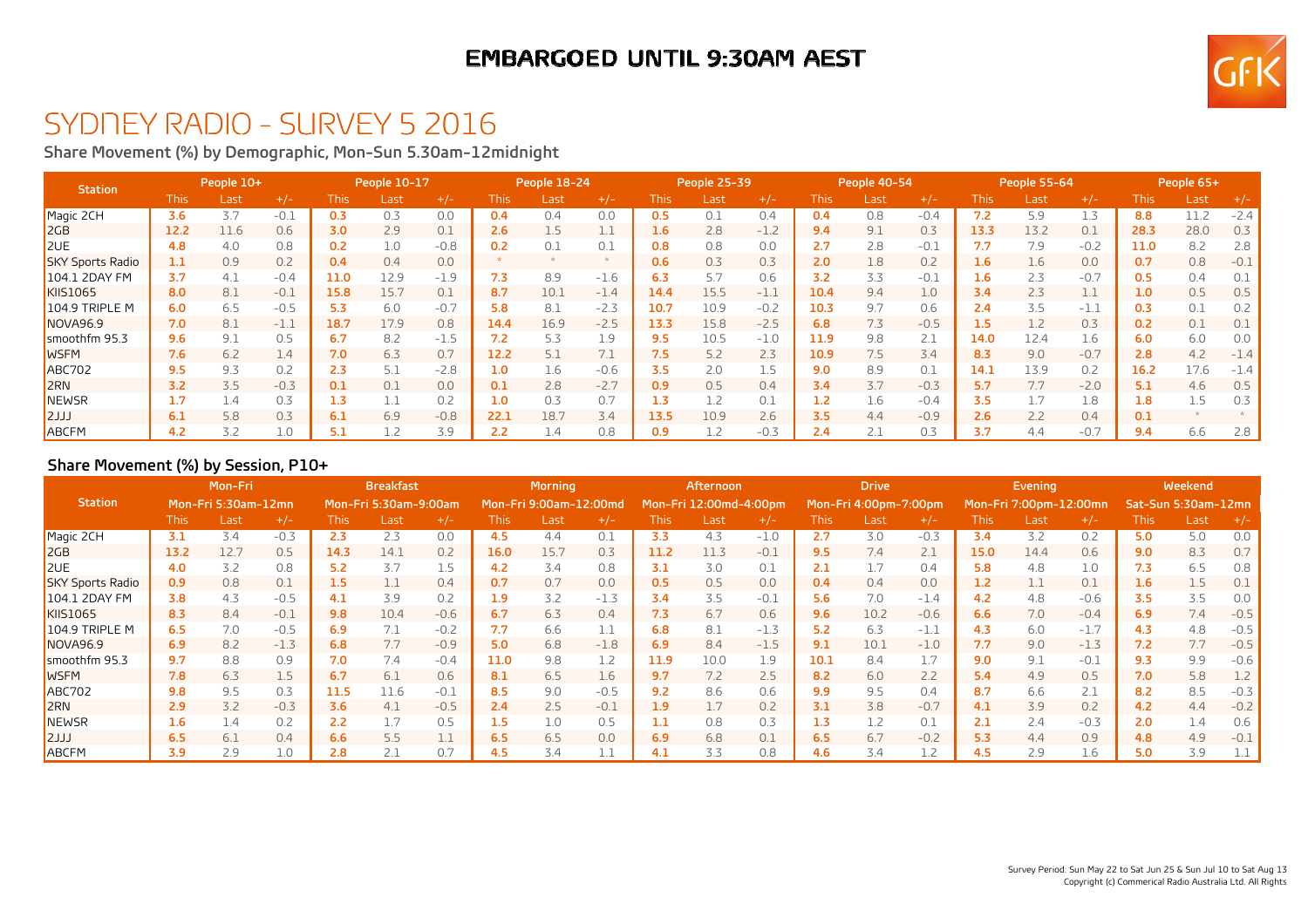## **EMBARGOED UNTIL 9:30AM AEST**



## SYDNEY RADIO - SURVEY 5 2016

**Average Audience (000's) by Demographic, Mon-Sun 5.30am-12midnight (Ave Qtr Hr Audience)**

| Station          |             | People 10+ |        | People 10-17 |      |          | People 18-24 |      |                | People 25-39 |      | People 40-54   |             |      | People 55-64 |             |      | People 65+               |             |      |      |
|------------------|-------------|------------|--------|--------------|------|----------|--------------|------|----------------|--------------|------|----------------|-------------|------|--------------|-------------|------|--------------------------|-------------|------|------|
|                  | <b>This</b> | Last       | $+/-$  | This         | Last | $+/-$    | <b>This</b>  | Last | $+/-$          | <b>This</b>  | Last | $+/-$          | <b>This</b> | Last | $+/-$        | <b>This</b> | Last | $+/-$                    | <b>This</b> | Last | +/-  |
| Magic 2CH        | 19          | 19         |        |              |      |          |              |      |                |              |      |                |             |      |              | b           |      | $\overline{\phantom{0}}$ | 11          | 13   | $-2$ |
| 2GB              | 64          | 58         | 6      |              |      | $\Omega$ |              |      | $\overline{0}$ |              |      | -1             | 12          |      |              | 11          | 10   |                          | 37          | 33   |      |
| 2UE              | 25          | 20         |        |              |      |          |              |      |                |              |      | $\Omega$       |             |      |              | b           | h    | $\Omega$                 | 14          | 10   |      |
| SKY Sports Radio | 6           |            |        |              |      |          |              |      |                |              |      |                |             |      |              |             |      | $\bigcap$                |             |      |      |
| 104.1 2DAY FM    | 19          | 21         | -2     |              |      | $-1$     |              |      | $\Omega$       |              |      | 0              |             |      | $\Omega$     |             |      | $-1$                     |             |      |      |
| KIIS1065         | 41          | 41         | 0      |              |      | $\Omega$ |              |      | - 1            | 15           | 18   | $-3$           | 14          |      |              |             |      |                          |             |      |      |
| 104.9 TRIPLE M   | 31          | 33         | -2     |              |      |          |              |      | -1             | 12           | 13   | $-1$           | 13          |      |              |             |      | - 1                      |             |      |      |
| NOVA96.9         | 36          | 41         | $-5$   | 6            |      | $\circ$  | ь            |      | $-1$           | 14           | 19   | $-5$           | q           |      | $\circ$      |             |      | $\Omega$                 |             |      |      |
| smoothfm 95.3    | 50          | 46         |        |              |      | $-1$     |              |      |                | 10           | 12   | $-2$           | 15          |      | 3            | 11          |      |                          |             |      |      |
| <b>WSFM</b>      | 40          | 31         | $\Box$ |              |      | $\Omega$ | ב            |      |                | 8            |      | $\overline{2}$ | 14          |      | 5            |             |      | $\Omega$                 |             |      |      |
| ABC702           | 49          | 47         |        |              |      | -1       |              |      |                |              |      | ے              | 12          |      |              | 12          |      |                          | 21          | 21   |      |
| 2RN              | 17          | 17         | 0      |              |      |          |              |      |                |              |      | $\circ$        |             |      | - 1          |             |      | -1                       |             |      |      |
| NEWSR            | 9           |            |        |              |      |          |              |      |                |              |      | 0              |             |      | 0            |             |      |                          |             |      |      |
| LLL              | 32          | 29         |        | 2            |      | $\circ$  | 9            |      |                | 15           | 13   | $\overline{2}$ |             |      | $\circ$      |             |      | $\circ$                  |             |      |      |
| ABCFM            | 22          | 16         |        |              |      |          |              |      |                |              |      | 0              |             |      | 0            |             |      |                          | 12          | 8    |      |
| Total            | 520         | 503        | 17     | 32           | 32   | $\circ$  | 39           | 39   | $\circ$        | 108          | 117  | $-9$           | 130         | 122  | 8            | 82          | 76   | 6                        | 130         | 117  | 13   |

#### **Average Audience (000's) by Session, P10+ [Potential: 4294]**

|                  | Mon-Fri<br>Mon-Fri 5:30am-12mn |      |                          |             | <b>Breakfast</b>      |                | <b>Morning</b> |                        |                | Afternoon   |                        |                          | <b>Drive</b> |                       |                |             | Evening                |                          | Weekend     |                     |       |
|------------------|--------------------------------|------|--------------------------|-------------|-----------------------|----------------|----------------|------------------------|----------------|-------------|------------------------|--------------------------|--------------|-----------------------|----------------|-------------|------------------------|--------------------------|-------------|---------------------|-------|
| <b>Station</b>   |                                |      |                          |             | Mon-Fri 5:30am-9:00am |                |                | Mon-Fri 9:00am-12:00md |                |             | Mon-Fri 12:00md-4:00pm |                          |              | Mon-Fri 4:00pm-7:00pm |                |             | Mon-Fri 7:00pm-12:00mn |                          |             | Sat-Sun 5:30am-12mn |       |
|                  | <b>This</b>                    | Last | $+/-$                    | <b>This</b> | Last                  | $+/-$          | <b>This</b>    | Last                   | $+/-$          | <b>This</b> | Last                   | $+/-$                    | <b>This</b>  | Last                  | $+/-$          | <b>This</b> | Last                   | $+/-$                    | <b>This</b> | Last                | $+/-$ |
| Magic 2CH        | 18                             | 18   | 0                        | 20          | 20                    | $\circ$        | 31             | 29                     |                | 20          | 24                     | $-4$                     | 16           |                       | $-1$           | 6           | 6                      | $\Omega$                 | 21          | 21                  |       |
| 2GB              | 74                             | 68   | 6                        | 129         | 121                   | 8              | 112            | 102                    | 10             | 69          | 64                     | 5                        | 55           | 43                    | 12             | 28          | 28                     | $\circ$                  | 38          | 35                  |       |
| 2UE              | 23                             | 17   | 6                        | 47          | 32                    | 15             | 30             | 22                     | 8              | 19          | 17                     | $\overline{z}$           | 12           |                       | $\overline{2}$ | 11          |                        |                          | 31          | 27                  |       |
| SKY Sports Radio | 5                              |      |                          | 14          | 9                     | 5              | 5.             | 4                      |                |             |                        | $\circ$                  |              |                       | $-1$           |             |                        | $\circ$                  |             | 6                   |       |
| 104.1 2DAY FM    | 21                             | 23   | $-2$                     | 37          | 33                    | $\overline{4}$ | 14             |                        | $-7$           | 21          | 19                     | 2                        | 32           | 41                    | -9             | 8           |                        | $-1$                     | 15          | 15                  |       |
| KIIS1065         | 46                             | 45   |                          | 88          | 89                    | $-1$           | 47             | 41                     | 6              | 44          | 38                     | 6                        | 56           | 60                    | $-4$           | 13          | 14                     | $-1$                     | 29          | 31                  |       |
| 104.9 TRIPLE M   | 36                             | 37   | $-1$                     | 62          | 61                    |                | 54             | 43                     | 11             | 41          | 45                     | $-4$                     | 30           | 37                    | $-7$           | 8           |                        | -4                       | 18          | 20                  |       |
| <b>NOVA96.9</b>  | 39                             | 44   | $-5$                     | 61          | 66                    | $-5$           | 35             | 44                     | $-9$           | 42          | 47                     | $-5$                     | 53           | 59                    | $-6$           | 15          | 18                     | $-3$                     | 30          | 32                  |       |
| smoothfm 95.3    | 54                             | 47   | $\overline{\phantom{0}}$ | 63          | 64                    | $-1$           | 77             | 64                     | 13             | 73          | 56                     | 17                       | 59           | 49                    | 10             | 17          | 18                     | -1                       | 39          | 41                  |       |
| <b>IWSFM</b>     | 44                             | 34   | 10                       | 60          | 53                    | 7              | 56             | 42                     | 14             | 59          | 40                     | 19                       | 48           | 35                    | 13             | 10          |                        |                          | 29          | 24                  |       |
| <b>ABC702</b>    | 55                             | 51   | 4                        | 104         | 99                    |                | 60             | 59                     |                | 56          | 48                     | 8                        | 58           | 55                    | 3              | 16          |                        | $\overline{\mathcal{L}}$ | 34          | 35                  |       |
| 2RN              | 16                             | 17   | $-1$                     | 32          | 35                    | $-3$           | 17             | 16                     |                | 11          | 10                     |                          | 18           | 22                    | $-4$           | 8           | 8                      | $\circ$                  | 18          | 18                  |       |
| <b>NEWSR</b>     | 9                              |      |                          | 19          | 15                    | $\Delta$       | 10             |                        |                |             |                        |                          |              |                       |                |             |                        | -1                       | 8           |                     |       |
| LLL              | 37                             | 33   | $\overline{4}$           | 59          | 48                    | 11             | 46             | 42                     | $\overline{4}$ | 42          | 38                     | $\overline{4}$           | 38           | 39                    | $-1$           | 10          |                        |                          | 20          | 20                  |       |
| ABCFM            | 22                             | 16   | 6                        | 26          | 18                    | 8              | 31             | 22                     | 9              | 25          | 18                     | $\overline{\phantom{0}}$ | 27           | 20                    | 7              | 8           | h                      |                          | 21          | 16                  |       |
| <b>Total</b>     | 561                            | 537  | 24                       | 898         | 859                   | 39             | 701            | 651                    | 50             | 610         | 561                    | 49                       | 581          | 583                   | $-2$           | 189         | 195                    | $-6$                     | 418         | 419                 |       |